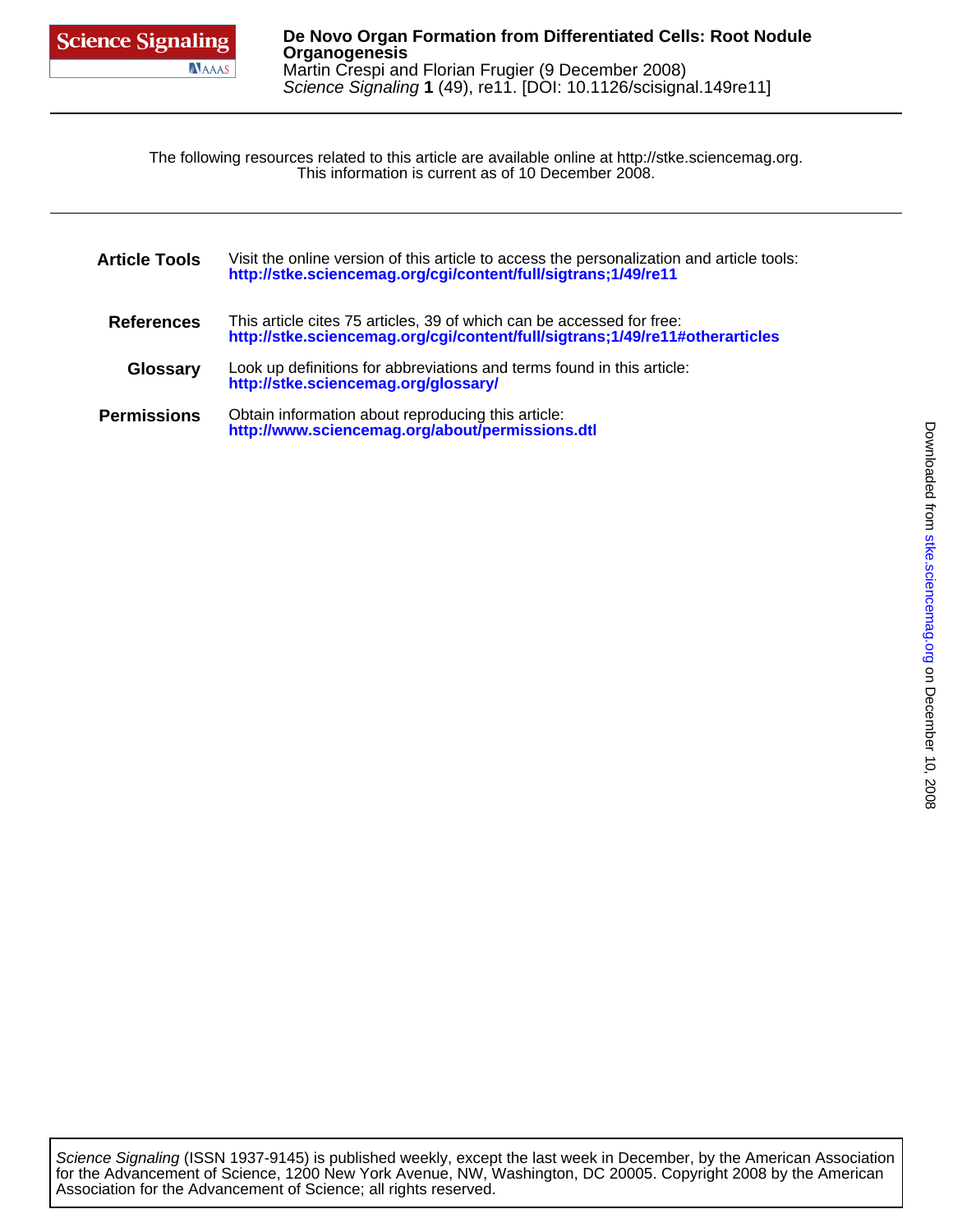# **DEVELOPMENTAL BIOLOGY**

# **De Novo Organ Formation from Differentiated Cells: Root Nodule Organogenesis**

## **Martin Crespi\* and Florian Frugier**

Published 9 December 2008; Volume 1 Issue 49 re11

**The symbiotic interaction between Rhizobium bacteria and legume plants leads to the induction of a new developmental program: the formation of nitrogenfixing root nodules. Nodulation is triggered by specific bacterial signals, the Nod factors, and integrates plant developmental regulatory pathways to reactivate differentiated cortical cells. This results in the formation of a de novo meristem, corresponding to a plant stem cell niche. Recent data have shown a crucial function of the phytohormone cytokinin and its signaling pathway in nodule initiation. Activation of either cytokinin or components of the Nod factor signaling pathway leads to spontaneous induction of the nodule organogenesis program. These genetic analyses have been complemented with genomic studies of transcriptional networks activated during early nodulation. Transcriptional and posttranscriptional regulation, notably involving transcription factors and microRNAs, finetune the dynamic equilibrium between proliferating meristematic and differentiated nitrogen-fixing cells. The recent identification of these regulatory mechanisms has helped elucidate nodule organogenesis and the agriculturally relevant process of symbiotic nitrogen fixation and extended our understanding of how differentiated root cells acquire developmental plasticity to form a new organ.**

#### **Introduction**

A major difference between plant and animal development is that positional information, rather than cell lineage, determines cell fate in plants (*1*). Plant cells are characterized by a high degree of totipotency, such that differentiated cells can dedifferentiate, proliferate, and redifferentiate with a new identity. Postembryonic plant development is driven by stem cells in the apical regions of shoots and roots, which are called apical meristems. This allows plants, which are sessile organisms, to adapt their morphology and development to prevailing environmental conditions. For example, the root system and its spatial configuration (number and length of lateral organs), the so-called root architecture, vary greatly depending on the plant species, soil composition, and particularly on the availability of water and mineral nutrients (*2*, *3*).

In legumes, soil conditions and interactions with symbiotic microorganisms are major determinants of root architecture. Legumes can develop two types of secondary root organs: lateral roots and nitrogen-fixing nodules. The latter develop in response to symbiotic interactions with soil bacteria known as rhizobia, which, after internalization inside the root nodule, differentiate into a nitrogen-fixing form, the bacteroids, that is able to convert atmospheric nitrogen into ammonia (*4*). These nitrogenfixing nodules allow legumes to grow without the addition of nitrogen-containing fertilizers to the soil and thus represent a major contribution of legumes to sustainable agriculture.

Formation of the symbiotic nodule (nodulation) in legumes provides a model system for studying cell dedifferentiation and acquisition of a new identity. The presence of symbiotic rhizobia at the root surface leads to nodule organogenesis at regions where growing root hairs develop. Nodule organogenesis and symbiont colonization result from a molecular dialog involving flavonoid signals, produced by the plant host and found in root exudates, and lipochitooligosaccharidic signaling molecules called Nod factors, which are synthesized and secreted by specific soil rhizobia. Perception of these bacterial signaling factors by the plant triggers a series of morphological and physiological changes in root hairs, including depolarization of the

plasma membrane; generation of an oscillatory calcium signal (calcium spiking); remodeling of actin filaments near the root hair tip; induction of gene expression; and root hair deformation, curling, and branching (*4*, *5*). These changes in the root hairs enable the bacterial colonization of the host plant. Nod factor perception by the host plant and the process of bacterial infection have recently been reviewed (*6*, *7*); here, we focus mainly on regulatory mechanisms that control the formation and differentiation of the root nodule.

Concomitant with rhizobial infection of root hairs, Nod factors stimulate distant cells of the root pericycle layer to undergo cytoskeletal rearrangement and transient proliferation (*8*). Cortical cells near the infection point and close to a specific location in the vascular bundles (a protoxylem pole) divide to establish the nodule primordium, a mass of rapidly proliferating undifferentiated cells (Fig. 1). In *Medicago truncatula* and other temperate legumes, inner cortical cells dedifferentiate and proliferate, whereas in *Lotus japonicus* and other tropical legumes outer cortical cells are recruited for this process (*4*). Simultaneously, bacteria penetrate the root tissues and progress toward the primordium inside channels called infection threads, whose formation is primarily host-driven (*9*). In tropical-type nodules, the meristematic activity of the nodule occurs only at early stages of organogenesis, leading to roundshaped nodules with determinate growth. The meristem is transient, and all of the primordia cells differentiate into mature nitrogen-fixing nodule cells. In temperate legumes, however, the growing primordium develops a new stem cell niche or meristem at its tip, and this leads to indeterminate growth. Consequently, continuous differentiation of cells derived from persistent meristematic activity allows coexistence of various developmental zones inside mature nodules: an invasion zone (zone II) below the meristematic apical zone (zone I), followed by a nitrogen fixation zone (zone III) and a senescence zone (zone IV).

#### **De Novo Formation of the Root Nodule Organ: An Interplay Between Bacterial and Plant Signals**

Nod factor perception by the host root initiates epidermal infection and stimulates the cortical cell divisions that give rise to the first cells of the new root-derived organ. Thus, application of Nod factors mimics the initial steps of this interaction and

**Institut des Sciences du Végétal (ISV), Centre National de la Recherche Scientifique, 91198 Gif sur Yvette cedex, France.**

**<sup>\*</sup>Corresponding author. E-mail, marti.crespi@ isv.cnrs-gif.fr**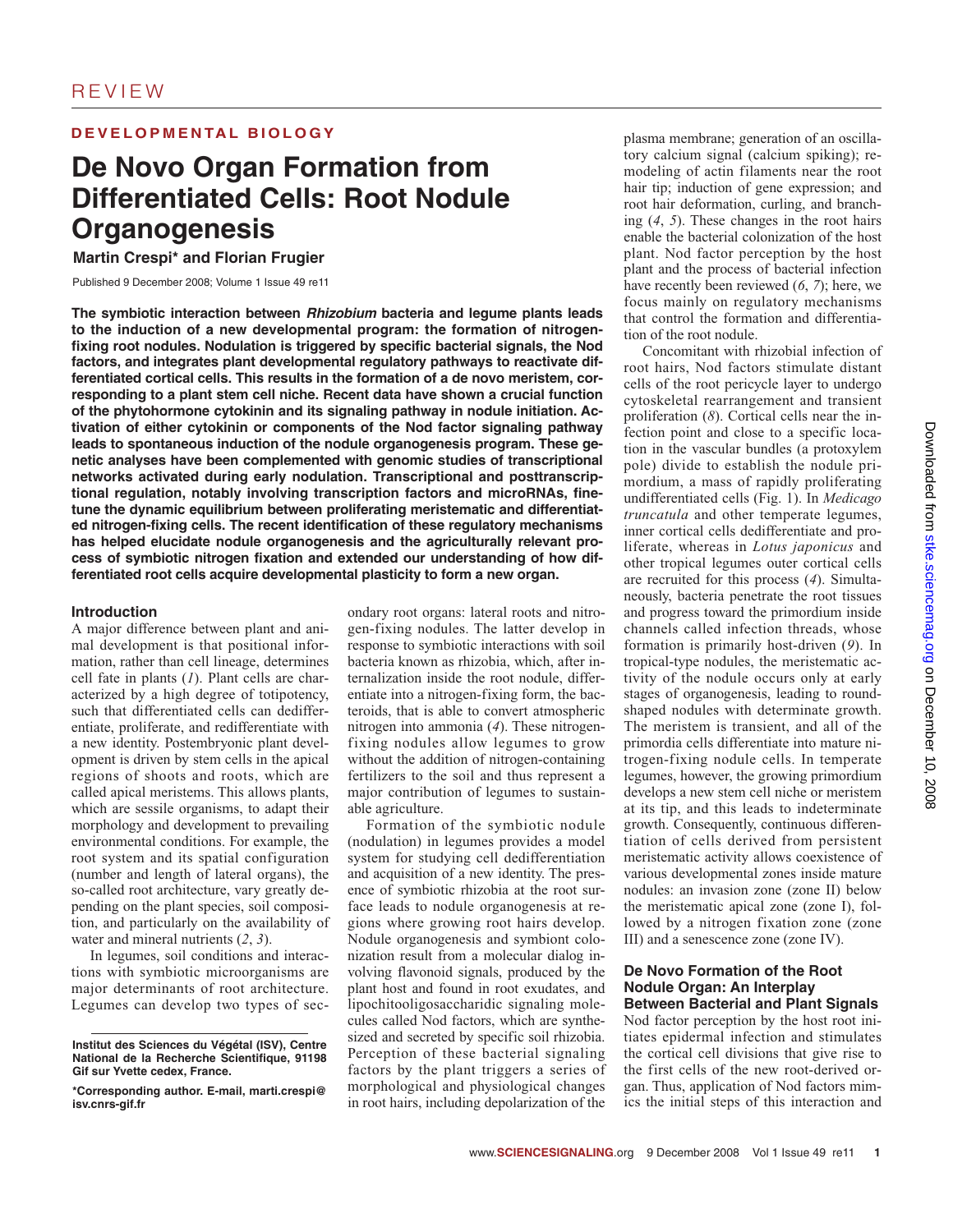**Fig. 1.** Regulatory pathways associated with nodule organogenesis. Dedifferentiation and redifferentiation of root cortical cells leads to formation of a nodule primordium as schematized here for a M. truncatula indeterminate nodule. Root cell layers from top to bottom are epidermis (brown), including root hair cells, cortex (green), endodermis (yellow), pericycle (red), and stele, including vascular bundles (dark brown). Cells that form the nodule primordium are depicted in blue. Root cortical cells close to the bacterial infection site (curled root hair) and to a specific position of the vascular bundles (a protoxylem pole) dedifferentiate (left). Rhizobial infection then occurs through curled root hairs, and bacteria progress across root cell layers inside infection threads (in black) to finally infect plant cells in the growing primordium (right scheme). Redifferentiation of the meristematic cells takes place to form a functional nitrogen-fixing nodule. Nod factor (NF) perception through LysM kinase complexes (NFP/LYK) in the epidermis (and likely during the infection process) lead to nodule initiation. Nod factor signaling involves calcium spiking, which may be decoded by the kinase CCaMK, thereby activating the NSP1/NSP2 and NIN transcription factors. Perception of cytokinin (CK) phytohormones by the CRE1 histidine

kinase receptor, and subsequent signaling, likely through a multistep phosphorelay involving AHPs (aspartate-histidine phosphotransfer proteins), lead to A-type response regulator (such as RR4) and NIN activation. Both pathways determine dedifferentiation of specific root cortical cells to form the initial cells that give rise to the nodule. In addition, vascular tissues express HD-Zip III transcription factors which are regulated by MIR166 at posttranscriptional level, and activate ethylene  $(C_2H_2)$  signaling through the EIN2 regulator. These pathways control nodule localization close to protoxylem poles and nodule number. Signaling downstream of both cytokinins and Nod factors leads to spontaneous nodulation as shown by dominant alleles of CCaMK and CRE1 kinases (asterisks, right). Activation of downstream transcriptional networks participating in the redifferentiation of the dividing cortical cells into nodule cell types involves NIN, NSPs, and HAP2.1. The regulation of the meristem-specific HAP2.1 transcription factor by MIR169 contributes to the differentiation of the nodule primordia cells. Arrows indicate functional links, primarily based on genetic data; lines indicate in which tissue the pathway acts; and dashed lines with arrows indicate hypothetical relationships.



elicits the formation of nodulelike structures in some legumes (*4*, *7*). However, other bacterial surface components, such as exopolysaccharides or lipopolysaccharides, are required for the elongation of infection threads and further stages of nodulation (*6*). Bacteria lacking *nodABC* genes, which are required for Nod factor synthesis, can develop a successful symbiotic interaction

with some legumes that leads to nodule organogenesis. Indeed, two photosynthetic *Bradyrhizobia* species use an alternative pathway, which may involve purine derivatives, to establish nodules on the stems of the sensitive joint vetch (*Aeschynomene sensitive*) (*10*).

The identification of mutants with defects in nodulation has enabled the dissection of the Nod factor signaling pathway (*4*, *6*, *7*, *11*); here, we review only selected key genes that may be involved in cortical events leading to nodule organogenesis (Table 1). Further, we focus on genetic studies carried out in the two model legumes *M. truncatula* and *L. japonicus*.

Early responses to Nod factor, such as root hair curling and deformation and cal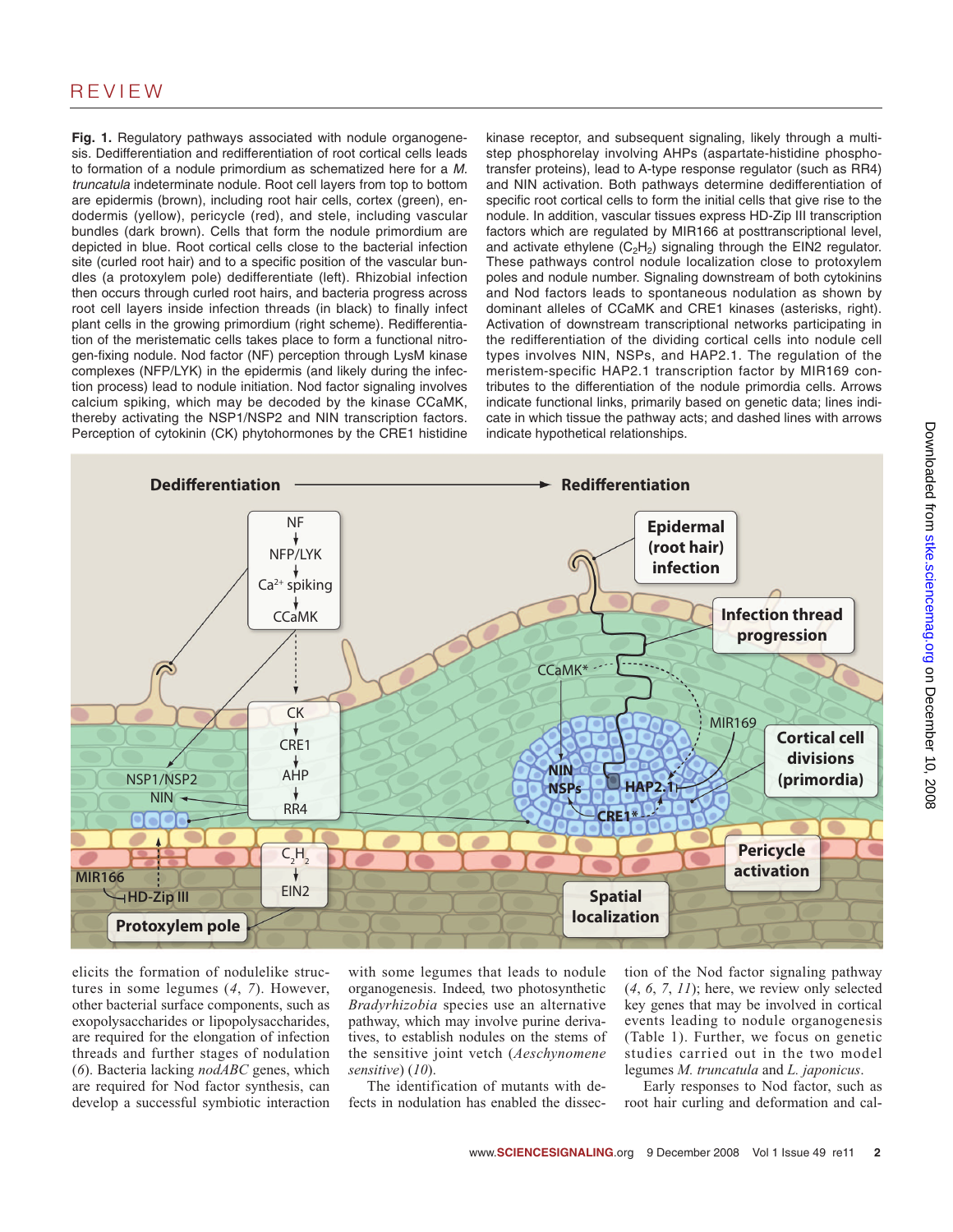cium spiking, are defective in the *L. japonicus Nod factor receptor* mutants *nfr1* and *nfr5* and in *M. truncatula Nod factor perception*  $(nfp)$  *mutants*  $(12–14)$ *. The genes* associated with these mutants encode transmembrane LysM-type serine/threonine receptor kinases (LYKs), which may act as heterodimeric Nod factor–binding complexes. The expression patterns of LYK genes suggest that different LYK complexes located in distinct root cell layers may play diverse roles during the symbiotic interaction (*14*, *15*) from initial infection thread development to bacterial release in plant cells inside the differentiated nodule. Other components of the signaling pathways that act downstream of Nod factor recognition include the genes implicated in the *M. truncatula doesn't make infection* mutants (*dmi1*, *dmi2*, and *dmi3*). The *MtDMI1* and *MtDMI2* genes (and their

orthologs in *L. japonicus*, CASTOR/POL-LUX and SYMRK, for symbiosis receptor kinase) respectively encode a putative cation channel and a leucine-rich-repeats receptor-like kinase (called NORK in alfalfa, for nodulation receptor kinase) and are required for calcium spiking and nodulation (*16*–*19*). The *M. truncatula dmi3* mutant, which carries a loss-of-function mutation in a gene that encodes a calcium- and calmodulin-dependent protein kinase (CCaMK) (*20*, *21*) located in the nucleus (*22*), responds to Nod factors with calcium spikes but shows defects at later stages of the symbiotic interaction. The possible activation of MtDMI3 by both calcium and calmodulin suggests that CCaMK may integrate calcium spiking into the Nod factor signaling pathway by decoding spiking amplitude and frequency, thereby leading to nodule organogenesis (Fig. 1). The role of

the *L. japonicus* and *M. truncatula DMI* genes is not restricted to nodulation; mutants are also defective in establishing mycorrhizal interactions (*16*, *17*, *19*, *20*, *23*, *24*), MtDMI2/NORK has been linked to the epidermal response to "touch" stimulation (*25*), and MtDMI3 to growth-promoting bacterial interactions (*Pseudomonas fluorescens*) (*26*).

Evidence that nodule organogenesis is controlled by the plant rather than the bacterial symbiont comes from the identification of mutants producing nodule organs in the absence of *Rhizobium* (NAR phenotype) or spontaneous nodules (*27*). In *M. sativa* (alfalfa) plants, these spontaneous nodules possess all the histological features characteristic of indeterminate nodules: an apical meristem, peripheral vascular bundles connected to the root vascular system, endodermis, and surrounding layers of

| Nodulation<br>phenotype | <b>Mutant name</b>   | <b>Plant species</b> | <b>Mutated gene</b>                                                                              | Gene expression                                                                                                | <b>Protein localization</b>                           | <b>Additional phenotypes</b>                                                                    | Selected references          |
|-------------------------|----------------------|----------------------|--------------------------------------------------------------------------------------------------|----------------------------------------------------------------------------------------------------------------|-------------------------------------------------------|-------------------------------------------------------------------------------------------------|------------------------------|
| nod-                    | nfr1<br>nfr5<br>nfp  | Lj<br>Lj<br>Mt       | LysM RK<br>LysM RK<br>LysM RK                                                                    | Roots<br>Roots and infection<br>zone of nodules                                                                |                                                       |                                                                                                 | (14)<br>(13, 14)<br>(12)     |
| nod-                    | dmi2                 | Mt                   | <b>LRR RK</b>                                                                                    | Roots and infection<br>zone of nodules                                                                         | Plasma membrane.<br>infection thread membrane         | $myc-$<br>Enhanced root hair response to touch                                                  | (25)                         |
|                         | symrk<br>nork        | Lj<br>Ms             | LRR RK<br><b>LRR RK</b>                                                                          |                                                                                                                |                                                       |                                                                                                 | (19)<br>(18)                 |
| nod-                    | dmi1                 | Mt                   | Ion-channel protein                                                                              | Roots and infection<br>zone of nodules                                                                         | Nuclear envelope                                      | $myc-$                                                                                          | (16)                         |
|                         | pollux               | Lj                   | Ion-channel protein                                                                              | Various organs:<br>stronger in nodules                                                                         | Plastid localization                                  |                                                                                                 | (17)                         |
|                         | castor               | Lj                   | Ion-channel protein                                                                              | Various organs                                                                                                 | Plastid localization                                  |                                                                                                 | (17)                         |
| nod-                    | dmi3                 | Mt                   | CCaMK                                                                                            | Roots and nodules                                                                                              | Nucleus                                               | $myc-$<br>Pseudomonas fluorescens<br>defective perception                                       | (20)<br>(26)                 |
| snf                     | snf1 (gof)           | Lj                   | CCaMK                                                                                            | Roots and nodules                                                                                              |                                                       |                                                                                                 | (29)                         |
| nod-                    | nsp1<br>nsp1<br>nsp2 | Mt<br>Lj<br>Mt<br>Lj | <b>GRAS-family TF</b><br><b>GRAS-family TF</b><br><b>GRAS-family TF</b><br><b>GRAS-family TF</b> | Preferentially in roots<br>Roots and nodules<br>Various organs and<br>induced by Rhizobia<br>Roots and nodules | Nucleus<br>Nuclear envelope,<br>endoplasmic reticulum |                                                                                                 | (55)<br>(57)<br>(22)<br>(57) |
| nod-                    | nsp2<br>hit1         | Li                   | Cytokinin receptor                                                                               | Roots, nodules, and                                                                                            |                                                       |                                                                                                 | (36)                         |
| snf                     | snf2 (gof)           |                      | LHK1<br>Cytokinin receptor<br>LHK1                                                               | shoots<br>Roots, nodules, and<br>shoots                                                                        |                                                       |                                                                                                 | (31)                         |
| nod-                    | nin<br>Nin           | Lj<br>Mt             | Putative TF<br>Putative TF                                                                       | Nodules<br>Nodules                                                                                             |                                                       |                                                                                                 | (58)<br>(59)                 |
| $nod+/$                 | bit1/pdl             | Mt                   | AP2/ERF family TF<br>(ERN1)                                                                      | Induced by Rhizobia                                                                                            |                                                       | Aberrant or aborted infection<br>threads                                                        | (60)                         |
| $nod++$                 | sunn                 | Mt                   | <b>CLAVATA1-like RK</b>                                                                          |                                                                                                                |                                                       | Nitrate tolerant, shortened                                                                     | (41)                         |
|                         | har1                 | Lj                   | CLAVATA1-like RK                                                                                 | <b>Ubiquitous</b>                                                                                              |                                                       | primary root<br>Nitrate tolerant, increased<br>density of lateral root, shorter<br>primary root | (42, 43)                     |
|                         | nark                 | Gm                   | <b>CLAVATA1-like RK</b>                                                                          |                                                                                                                |                                                       | Nitrate tolerant, increased<br>density of lateral roots                                         | (44)                         |
|                         | sickle               | Mt                   | EIN <sub>2</sub>                                                                                 |                                                                                                                |                                                       | Increased in root length, delayed<br>petal and leaf senescence,<br>ethylene insensitivity       | (39, 40)                     |
|                         | astray               | Lj                   | bZIP TF (HY5)                                                                                    |                                                                                                                |                                                       | Pleiotropic effects on<br>photomorphogenesis                                                    | (62)                         |

Table 1. Mutants affected in nodule development. bit, branching infection threads; Gm, glycine max; har, hypernodulation and aberrant root; hit, hyperinfected; HY, long HYpocotyl; Lj, Lotus japonicus; Ms, Medicago sativa; Mt, Medicago truncatula; nark, nodule autoregulation receptor kinase; nod-, defective in nodulation; nod+/-, nodules initiate but rapidly abort; nod++, hypernodulation; nork, nodulation receptor kinase; RK, receptor kinase; skl, sickle; sunn, super numeric nodules; symrk, symbiosis receptor kinase; TF, transcription factor.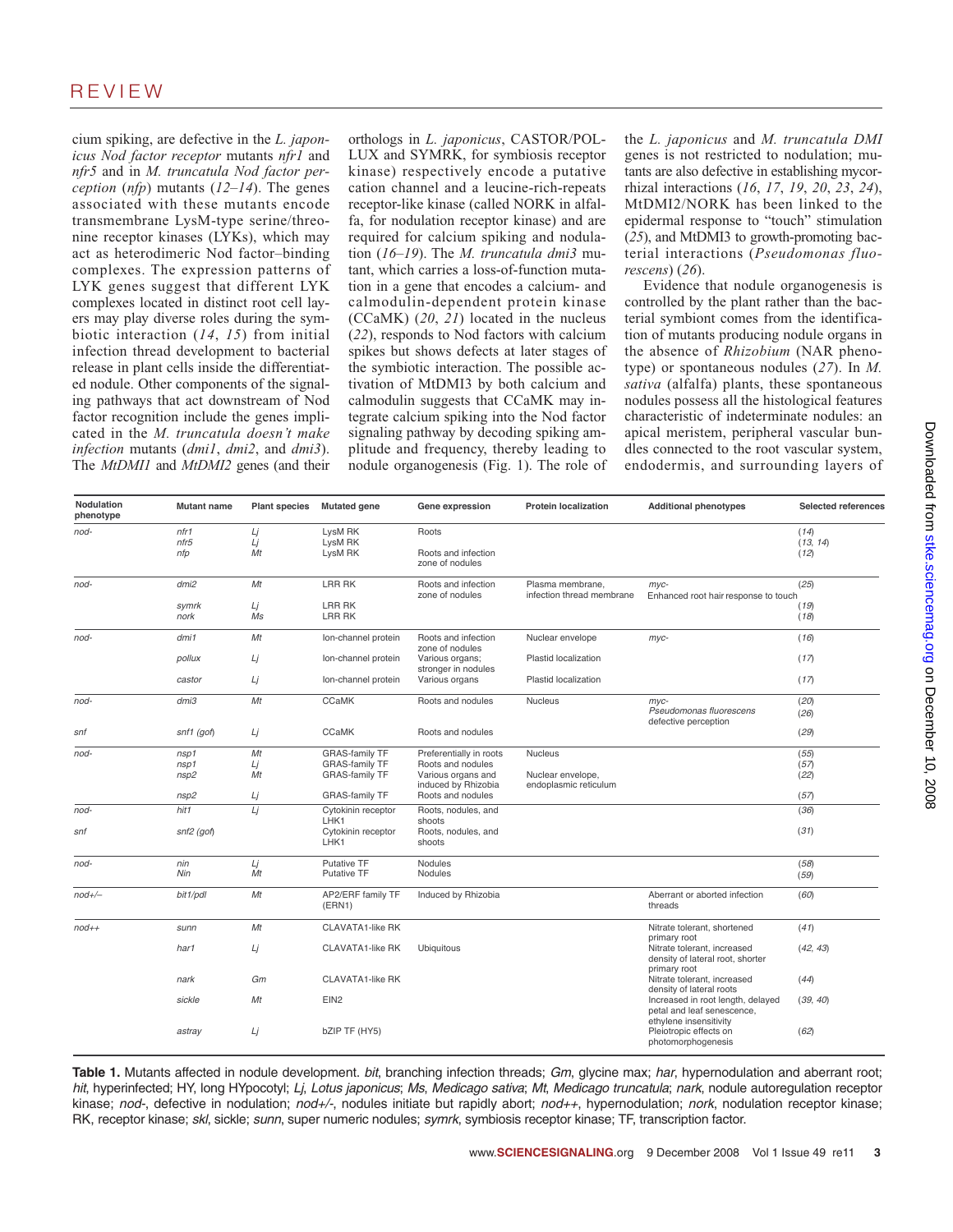cortex. Like *Rhizobium*-induced nodules, these structures express early nodulation markers (such as *MsEnod2* and *MsEnod40*). Spontaneous nodules have also been identified in *L. japonicus* through a genetic screen (*28*). As in *M. sativa*, these *spontaneous nodules formed* (*snf*) mutants show ontogeny and histology characteristic of *Rhizobium-*induced nodules, including induction of early nodulation markers and similar metabolic regulation (such as nitrate inhibition). Interestingly, the first *snf* mutant identified in *L. japonicus*, *snf1*, carries a mutation in a gene that corresponds to the previously mentioned Nod factor signaling component DMI3, leading to production of a CCaMK protein with an alteration in the autophosphorylation site of the kinase domain (*29*). Consistent with this, modification of the MtDMI3 autoinhibitory domain induces formation of spontaneous nodules in *M. truncatula* (*30*). Activation of this proposed integrator of Nod factor signaling is therefore sufficient to dedifferentiate cortical cells and trigger the initial stages of nodule organogenesis (Fig. 1), linking specific components of this pathway to cortical events.

Further insight into the endogenous pathways regulating nodulation emerged with identification of the genetic lesion in the *snf2* mutant, a gain-of-function mutation of the *LHK1* (*lotus histidine kinase 1*) gene, which is closely related to the *Arabidopsis* gene encoding the AHK4/CRE1 (authentic histidine kinase 4/cytokinin response 1) cytokinin receptor (*31*). This indicates that cytokinins are necessary and sufficient to initiate nodule organogenesis (Fig. 1). Physiological studies showing that exogenous application of cytokinins can induce cortical cell division or even nodulation under certain conditions suggested that these hormones were involved in nodule organogenesis (*32*). Accordingly, manipulation of the cytokinin pool through overexpression of a catabolic enzyme (a cytokinin oxidase) reduces nodulation (*33*). Furthermore, a cytokinin signaling pathway that involves a histidine kinase receptor similar to *AHK4*/*CRE1* and specific cytokinin primary responsive genes, the A-type response regulators (RR), is activated during nodulation both in *L. japonicus* and *M. truncatula* (*33*–*35*). Based on RNA interference (RNAi) analysis of the three *M. truncatula* cytokinin receptors, only the MtCRE1 histidine kinase (orthologous to LHK1) could be linked to the control of root sensitivity to cytokinins and nodulation ability (*35*). Ear-

ly stages of the symbiotic interaction, such as growth of infection threads in the epidermis and induction of cortical cell division, are blocked by RNAi specifically directed against root MtCRE1. The *L. japonicus hit1* (*hyperinfected 1*) mutant, which has a lossof-function mutation in the LHK1 gene, also shows inhibited nodulation; however, the *L. japonicus* phenotype is additionally associated with increased growth of infection threads (*36*). Crosstalk between Nod factors and cytokinin signaling pathways has been identified: Cytokinin regulation of early nodulation markers (such as *NIN*; see below) depends on MtCRE1/LHK1 (*31*, *35*, *36*), and, conversely, rhizobial induction of certain cytokinin signaling response regulator (*MtRR*) genes depends on Nod factors (*35*) (Fig. 1).

Collectively, these data suggest that, similar to the constitutively active CCaMK *snf1* allele, constitutive activation of LHK1/ MtCRE1-dependent cytokinin signaling is sufficient to trigger cortical cell activation and nodule organogenesis. A genetic cross between the *snf1* and *snf2* mutants revealed an additive effect on spontaneous nodulation, whereas a cross of the *snf2* gain-of-function allele with the loss-of-function *ccamk* allele still allows spontaneous nodulation to occur. This indicates either that a CCaMK-dependent Nod factor pathway activates LHK1-dependent cytokinin signaling or that crosstalk between both signaling pathways exists downstream of CCaMK and LHK1. A critical question concerns how Nod factors regulate distant effects on pericycle and cortical cells. In contrast to epidermal events associated with the infection process, which are likely directly activated by these bacterial signals, an intermediate messenger may be necessary to drive inner cortical cell activation, and it is tempting to speculate that cytokinins may provide such a signal. Differences in plant hormonal controls in tropical and temperate legumes may also explain the activation of outer versus inner cortical cells or determinate versus indeterminate nodule growth. Similar to the reported broad role of DMI genes in root responses to the environment, reducing cytokinin content or signaling mediated by MtCRE1 also lead to phenotypes associated with processes unrelated to symbiosis. Such phenotypes may be developmental, such as increased lateral root formation (*35*), or related to environmental interactions, such as reduced ability to form nematode-induced root galls (*33*). The fact that cytokinins promote nodulation but repress lateral root formation suggests that this signaling pathway may integrate the regulation of different root-derived

meristems to adapt root architecture to environmental conditions (*37*). In this context, it is worth noting that stimulatory effects of Nod factors on lateral root formation have also been reported (*23*), a phenotype that has been linked to changes in root phytohormonal imbalances occurring in response to these symbiotic signals. The existence of these single mutations leading to the formation of spontaneous nodules suggests that minor changes in gene regulation could be sufficient to trigger a complex organogenesis in plants.

A crucial step in the regulation of nodule organogenesis has been linked to the control of nodule number by the plant host. Indeed, only mutations in plant (but not bacterial) genes have been identified as causing a supernodulation phenotype, suggesting that the plant host controls nodule number (*38*). The ethylene-insensitive *M. truncatula sickle* mutant, in which the ethylene regulator EIN2 (ethylene insensitive 2) ortholog is mutated, is hyperinfected by its rhizobial symbiont and shows increased nodulation (*39*, *40*). Hence, ethylene inhibits rhizobial infection in *M. truncatula* and also determines the spatial localization of nodule primordia (Fig. 1). In addition to this local ethylene effect, other mechanisms control nodule number through long-distance communication between shoots and roots (*38*). The *L. japonicu*s *har1* (*hypernodulation and aberrant root 1*) and *M. truncatula sunn* (*super numerous nodules*) mutants show increased nodulation and reduced root growth, phenotypes that grafting experiments showed to depend on the shoot genotype (*41*–*44*). The genetic lesions in these supernodulation mutants occur in a receptor kinase called nodule autoregulation receptor kinase (NARK) (*44*) expressed mainly in leaf tissues, suggesting that perception of a mobile signal transported through vascular tissues from roots to shoots is likely involved in nodule autoregulation. This receptor kinase is closely related to *CLAVATA 1*, which regulates the size of the shoot apical meristem in *Arabidopsis* and recognizes the *CLAVATA 3* signaling peptide (*45*). This suggests that signaling peptides may be involved in the long-distance regulation of nodule meristem size and number. However, the ligand for the NARKs remains to be identified. Long-distance auxin transport from shoot to root was shown to be increased in the *sunn* mutant (*46*), possibly leading to greater auxin accumulation in roots and hypernodulation. In addition, certain ethylene effects on nodulation might involve the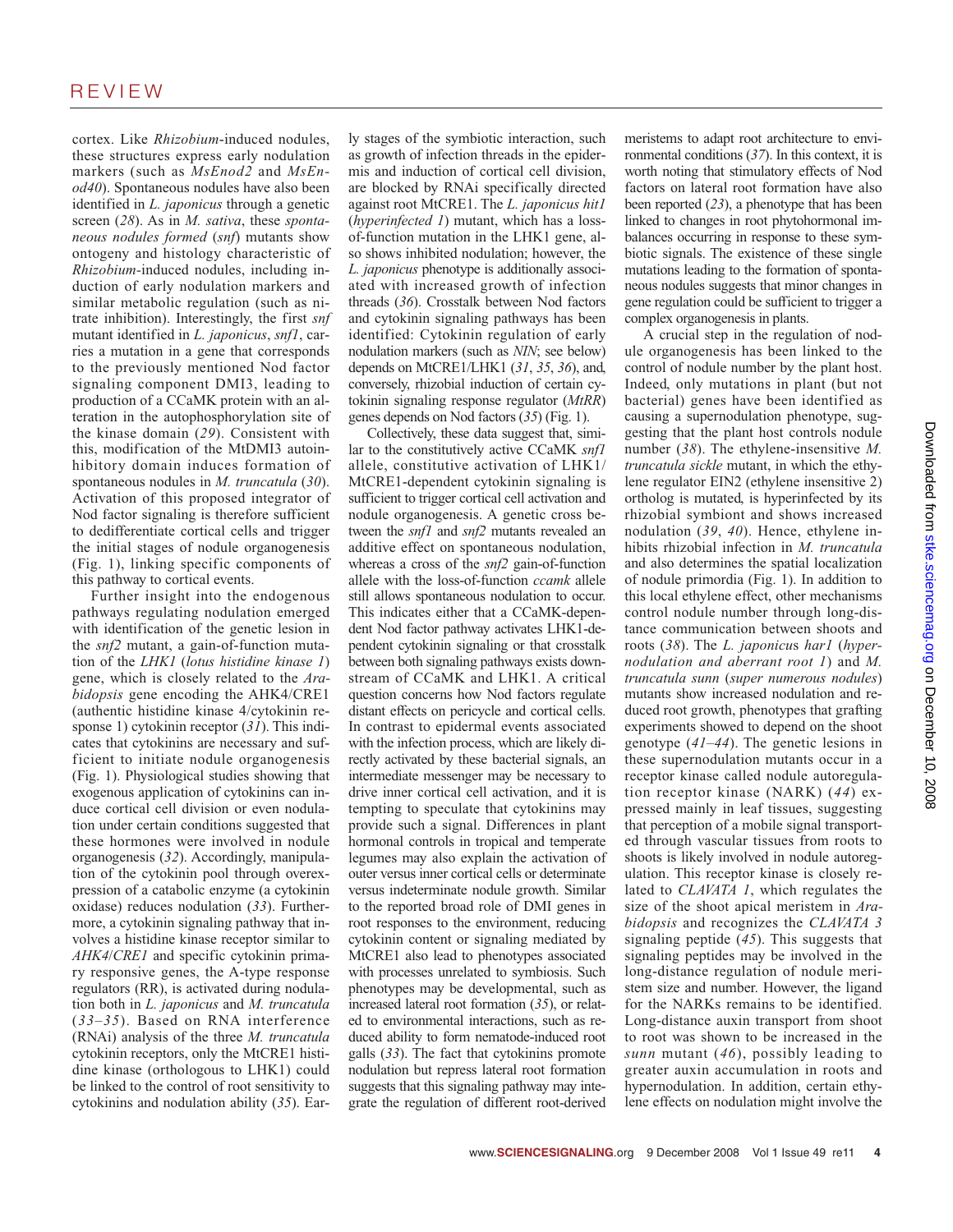local regulation of polar auxin transport in roots (*47*). Plant flavonoids have been proposed to act as secondary signals that could mediate the action of Nod factors on polar auxin transport (*48*). Indeed, RNAi silencing in *M. truncatula* and soybean of genes involved in the flavonoid pathway led to roots deficient in flavonoid content, exhibiting reduced nodulation and increased auxin transport compared to control roots (*49*, *50*). However, in soybean, the ability of flavonoids to modulate auxin transport does not seem essential for nodulation (*50*).

Nodule initiation and regulation of nodule number may also involve short-distance cell-to-cell communication. This communication is mediated by plasmodesmata (PD), channels that span cell walls and connect the cytoplasm of neighboring plant cells (*51*). Regulation of PD-mediated trafficking through vascular tissues seems to be pivotal to communication between all of the plant meristems (*52*). PD-mediated communication between the phloem and nodule primordia has been analyzed in *Medicago* species (*53*) by using fluorescent tracers and specific expression of green fluorescent protein (GFP) in phloem tissues (*54*). After *Rhizobium* inoculation, GFP could be detected in the initial dividing cortical cells that give rise to the nodule primordia. GFP fluorescence preceded cortical cell division and was concomitant with a rearrangement of the PD network in these initial cells. Macromolecular PDmediated communication between the Nod factor–stimulated cells and the rest of the plant through the vascular tissues may be crucial for this de novo organogenesis (*53*).

### **Transcriptional Regulatory Networks Determining Root Nodule Differentiation**

The existence of mutations that lead to spontaneous nodule formation suggests that a single change in a component of the nodulation signaling pathways (such as activation of a specific kinase) can recruit a preexisting developmental program to form a new root-derived legume-specific organ. In this case, mapping the transcriptional networks downstream of Nod factors and cytokinins would provide crucial insights into the mechanisms involved in nodule organogenesis. Components of such networks have been identified by characterizing *M. truncatula* and *L. japonicus* nodulation mutants with mutations in genes that encode transcription factors (Table 1).

The *M. truncatula nsp1* and *nsp2* mu-

tants (*nodulation signaling pathway 1* and *2*) show wild-type calcium spiking but inhibition of infection thread growth, reduced expression of early nodulation markers, and no initiation of nodule primordia (*22*, *55*) (Fig. 1). Genetic analyses carried out with *snf1* and *snf2* mutants indicated that the NSP proteins act downstream of CCAMK and CRE1/LHK1 (*29*–*31*). The *M. truncatula MtNSP1* and *MtNSP2* genes respectively expressed preferentially in roots or in all vegetative organs, encode putative GRAS-family transcription factors (named for the founding members GAI, RGA, and SCARE-CROW) (*22*, *55*). Expression of *LjNSP1*, *LjNSP2*, and *MtNSP2* is induced after rhizobial inoculation or Nod factor treatment (*22*, *55*–*57*), in contrast to *MtNSP1*. MtNSP2 is predominantly localized to the nuclear envelope and endoplasmic reticulum and translocates to the nucleus after such treatments, whereas MtNSP1 and LjNSP2 are located in the nucleus.

Another gene that probably encodes a transcriptional regulator is *NIN* (for *nodule inception*) (*58*, *59*); indeed, NIN contains membrane-spanning helices and a nuclear localization signal, similar to Notch and SREBP (sterol responsive element binding protein) transcription factors in animals. The exact function of NIN and how it is activated, however, remain unknown. The *nin* mutants show excessive root hair curling, abortive infection, and no cortical cell division or formation of nodule primordia. *LjNIN* expression is up-regulated during nodulation, and its transcripts are found in dividing cells of nodule primordia as well as in different tissues of the mature nodule (vascular bundles and the nitrogen-fixing zone) (*58*). Genetic analyses in *L. japonicus* placed *LjNIN* downstream of CCaMK and LHK1 (*29*, *31*). Accordingly, *LjNIN* and *MtNIN* are up-regulated by cytokinins and Nod factors (*35*, *36*), implicating this gene in the regulation of cortical events (Fig. 1). Like NSPs, NIN may mediate crosstalk between Nod factors and cytokinin signals. Unlike *nsp* mutants, however, *nin* mutants show epidermal activation in response to Nod factors, suggesting that NIN may be a positive regulator of cortical responses (*7*). Abortive infection could therefore be a secondary effect of the lack of cortical cell division and nodule organogenesis. This indicates that cortical cell division and primordium formation may be necessary to achieve rhizobial infection.

The *bit1/pdl* alleles (*branching infection*

*threads 1/poodle*) carry a loss-of-function mutation in the *ERN* (for *ERF required for nodulation*) gene, which encodes MtERN1, a transcription factor in the AP2/ERF family (apetala 2/ethylene response element) (*60*) that acts downstream of CCaMKdependent Nod factor signaling. Formation of infection threads and Nod factor–induced gene expression are blocked in the *bit1* mutant, but nodule initiation takes place. Hence, this transcription factor seems to be specifically associated with Nod factor–dependent epidermal infection rather than cortical cell division and nodule organogenesis. A parallel study showed that MtERN1, 2, and 3 bind the Nod factor responsive regulatory unit (the NF box) present in the promoter of the early nodulation marker *MtENOD11* (*61*). Another symbiosis mutant affected in a transcription factor, *astray*, shows additional pleiotropic shoot and root phenotypes (*62*). The corresponding mutated gene, *LjBzf*, is closely related to the *Arabidopsis HY5* gene and acts not only as an early negative regulator of nodule development but also affects responses to light and gravity, notably in roots. However, no information concerning its relationship with Nod factor and cytokinin signals is available.

Most of the downstream Nod factor signaling pathway components identified as transcriptional regulators are up-regulated by Nod factors, cytokinins, or both. This means that genetic and transcriptomic approaches can be complementary for the identification of genes involved in nodule organogenesis. Nodulation requires the precise spatiotemporal expression of specific plant host genes called nodulin genes, which were historically defined as differentially expressed between (non–rhizobialinfected) roots and nodules. Several strategies have been used in diverse legumes to identify differentially expressed genes in infected root hairs or in nodules at various stages of their organogenesis, yielding a large number of molecular markers with specific temporal and spatial expression patterns. Recently, transcriptomic approaches such as serial analysis of gene expression (SAGE) (*63*), microarray profiling (*34*, *64*, *65*), and substractive hybridization (*66*) have been developed in the model legumes *L. japonicus* and *M. truncatula* and an ATLAS of gene expression for *M. truncatula* has been developed with data from Affymetrix chips (http://bioinfo. noble.org/gene-atlas/) (*67*). Transcription factors differentially expressed during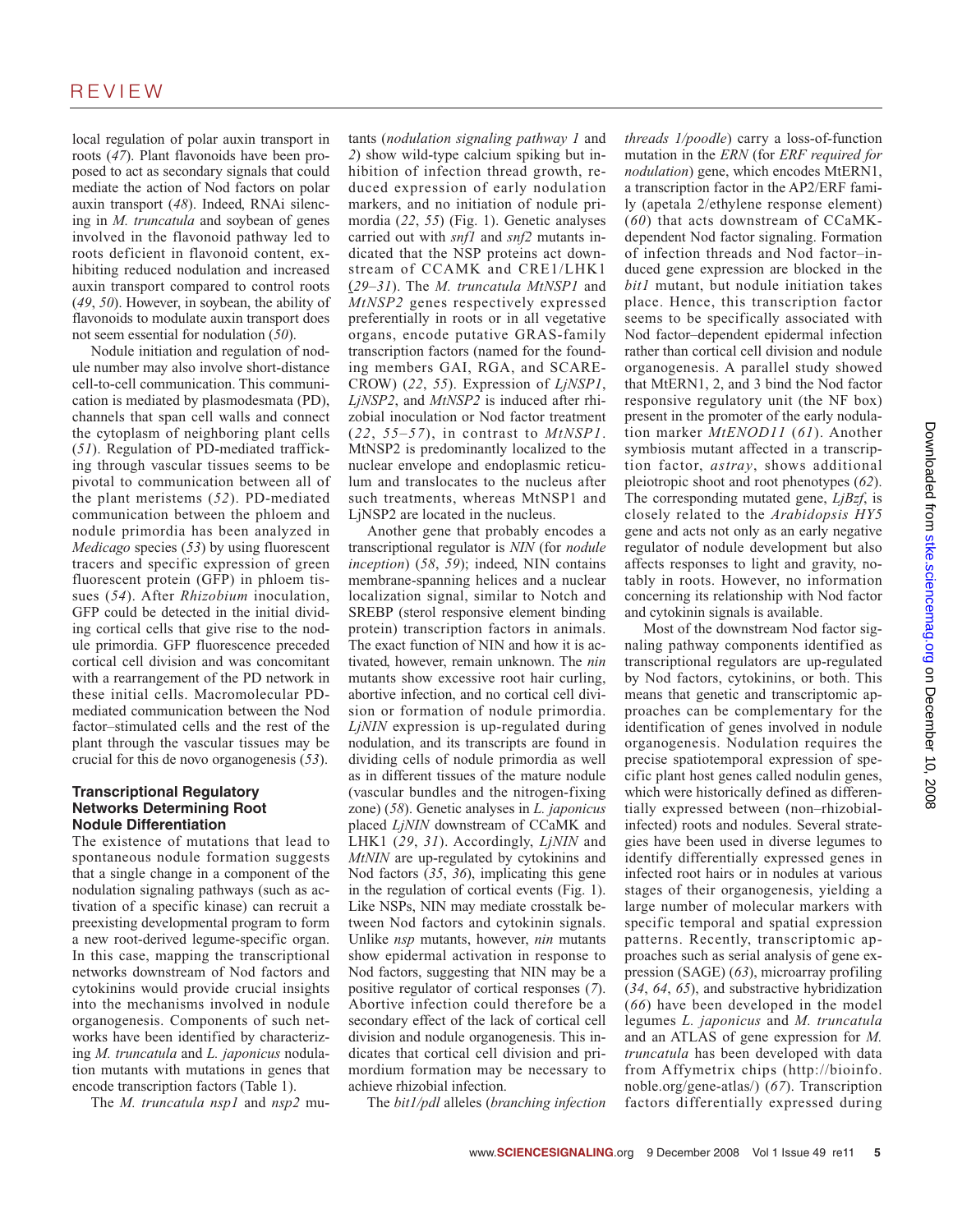nodulation have been found with each of these approaches, but only a few [for instance, MtZPT2-1 (*68*), MtHAP2.1 (*69*), and LjERF1 (*70*)] have been functionally characterized by reverse-genetic approaches (such as antisense or RNAi). Additional transcription factors have been identified as potentially involved in nodulation based on their ability to interact with known cis elements from nodule marker promoters [(*61*) and reviewed in (*71*)], but a clear role for these factors in nodulation remains to be established. Comparative genomic approaches involving transcription factor mutants could contribute to dissecting the complex regulatory networks controlled by these genes and to identifying target promoters. At present, characterizing transcription factor complexes, target promoters, and biological activities to establish reliable gene networks involved in nodule organogenesis remains a challenge.

The dynamics of the transcriptome depends not only on gene transcription but also on mRNA stability. This latter process plays an important role in the differentiation of eukaryotic cells and is often regulated by small noncoding RNAs called microRNAs (miRNAs). In plants, miRNAs regulate various targets, including transcription factors (*72*), posttranscriptionally by affecting their stability, their translation, or both (*73*). Transcription factors and miRNAs are the major trans-acting regulators that determine the dynamic equilibrium of transcriptional networks at each developmental stage (*74*). In animals, miRNAs tend to have highly cell-type specific expression profiles that appear late in development, and it has therefore been proposed that miRNA action may be biased toward controlling the terminal differentiation of individual cell types (*75*). miRNAs and targets expressed in mutually exclusive domains may confer robustness to developmental programs, whereas coexpression of miRNAs and their targets may buffer fluctuations in target expression, thereby contributing to the coordinated flow of developmental processes (or canalization) (*75*).

*M. truncatula HAP2.1* is among the very few genes expressed in the nodule meristematic cells known to be down-regulated once differentiation starts. This gene encodes a transcription factor showing a tight gradient of down-regulation along the differentiation zone of the nodule (*69*). *MtHAP2.1* expression is spatially controlled by MIR169 and decreasing its expression using either RNAi or overexpres-

sion of MIR169 similarly blocks nodule differentiation (*69*). Abolishment of MIR169-mediated posttranscriptional regulation (using a miRNA-resistant version of *MtHAP2.1* mRNA) leads to delayed nodule development, likely caused by misregulated activity of the nodule meristem. In this case, MIR169 may confine the expression of the *HAP2.1* gene to the meristematic cells, and rapid posttranscriptional degradation may allow their differentiation (Fig. 1).

More recently, MIR166 has been shown to posttranscriptionally regulate a family of HD-Zip III (homeodomain-leucine zipper class III) transcriptional factors expressed in vascular tissues and associated with nodule formation (*76*). Overexpression of MIR166 down-regulates expression of at least three members of this family during nodule differentiation and, concomitantly, affects root vascular tissue patterning. Both initiation of symbiotic nodules and lateral roots are impaired in these MIR166-overexpressing roots, possibly because of the mispatterning of vascular bundles [including protoxylem poles (Fig. 1)]. MIR166 also regulates vascular development in *Arabidopsis* shoots (*77*) and may have a general role in regulating formation of secondary organs. Hence, miRNAs contribute to the spatial and temporal regulation of transcription factor action in nodule organogenesis during the dedifferentiation (nodule initiation) and reacquisition (transition from meristem to differentiated cells) of cellular identities. The diversity of these small RNA regulatory molecules suggests that novel roles for miRNA-mediated posttranscriptional regulation of nodule organogenesis may be identified in the future, including roles for legume-specific miRNAs.

#### **Concluding Remarks**

Root nodule organogenesis results in the formation of a de novo meristem from differentiated cortical cells. Dissection of the molecular mechanisms involved implicates specific perception of bacterial Nod factors and plant host signals such as cytokinin phytohormones and activation of specific signaling genes, including kinases and transcription factors. These transcriptional networks may be fine-tuned by miRNAmediated posttranscriptional regulation. Interestingly, similar sequences to most of the regulatory genes required for nodulation have been identified in nonlegume plants that are able to interact with mycorrhizal fungi, a symbiotic interaction very common across the plant kingdom that has been

shown to control lateral root formation and phytohormone action. These functions may have thus been recruited from preexisting developmental programs into the nodule organogenesis process (*78*). Thus, reorganization of regulatory patterns controlling root architecture, rather than the generation of new proteins by domain shuffling, may have been critical for the evolution of nodule organogenesis in legume roots. Interactions between endogenous and bacterial signals in different root cell layers may define the complex transcriptomes of each developmental transition: dedifferentiation of cortical cells, formation of a new meristem, and redifferentiation into nodule cell types. These gene networks assure the coordinated expression of specific metabolic and effector genes required for the formation of a functional nitrogen-fixing organ.

#### **References**

- 1. M. B. Singh, P. L. Bhalla, Plant stem cells carve their own niche. Trends Plant Sci. **11**, 241–246  $(2006)$
- 2. J. López-Bucio, A. Cruz-Ramírez, L. Herrera-Estrella, The role of nutrient availability in regulating root architecture. Curr. Opin. Plant Biol. **6**, 280–287 (2003).
- 3. J. E. Malamy, Intrinsic and environmental response pathways that regulate root system architecture. Plant Cell Environ. **28**, 67–77 (2005).
- 4. G. Stacey, M. Libault, L. Brechenmacher, J. Wan, G. D. May, Genetics and functional genomics of legume nodulation. Curr. Opin. Plant Biol. **9**, 110–121 (2006).
- 5. G. E. Oldroyd, J. A. Downie, Calcium, kinases and nodulation signalling in legumes. Nat. Rev. Mol. Cell Biol. **5**, 566–576 (2004).
- 6. K. M. Jones, H. Kobayashi, B. W. Davies, M. E. Taga, G. C. Walker, How rhizobial symbionts invade plants: The Sinorhizobium-Medicago model. Nat. Rev. Microbiol. **5**, 619–633 (2007).
- 7. G. E. Oldroyd, J. A. Downie, Coordinating nodule morphogenesis with rhizobial infection in legumes. Annu. Rev. Plant Biol. **59**, 519–546 (2008).
- 8. A. C. Timmers, M. C. Auriac, G. Truchet, Refined analysis of early symbiotic steps of the Rhizobium-Medicago interaction in relationship with microtubular cytoskeleton rearrangements. Development **126**, 3617–3628 (1999).
- 9. J. Fournier, A. C. Timmers, B. J. Sieberer, A. Jauneau, M. Chabaud, D. G. Barker, Mechanism of infection thread elongation in root hairs of Medicago truncatula and dynamic interplay with associated rhizobial colonization. Plant Physiol. in press: published online 17 October 2008, http://www. plantphysiol.org/cgi/rapidpdf/pp.108.125674v1.
- 10. E. Giraud, L. Moulin, D. Vallenet, V. Barbe, E. Cytryn, J.-C. Avarre, M. Jaubert, D. Simon, F. Cartieaux, Y. Prin, G. Bena, L. Hannibal, J. Fardoux, M. Kojadinovic, L. Vuillet, A. Lajus, S. Cruveiller, Z. Rouy, S. Mangenot, B. Segurens, C. Dossat, W. L. Franck, W.-S. Chang, E. Saunders, D. Bruce, P. Richardson, P. Normand, B. Dreyfus, D. Pignol, G. Stacey, D. Emerich, A. Verméglio, C. Médigue, M. Sadowsky, Legumes symbioses: Absence of Nod genes in photosynthetic Bradyrhizobia. Science **316**, 1307–1312 (2007).
- 11. M. K. Udvardi, S. Tabata, M. Parniske, J. Stougaard, Lotus japonicus: Legume research in the fast lane. Trends Plant Sci. **10**, 222–228 (2005).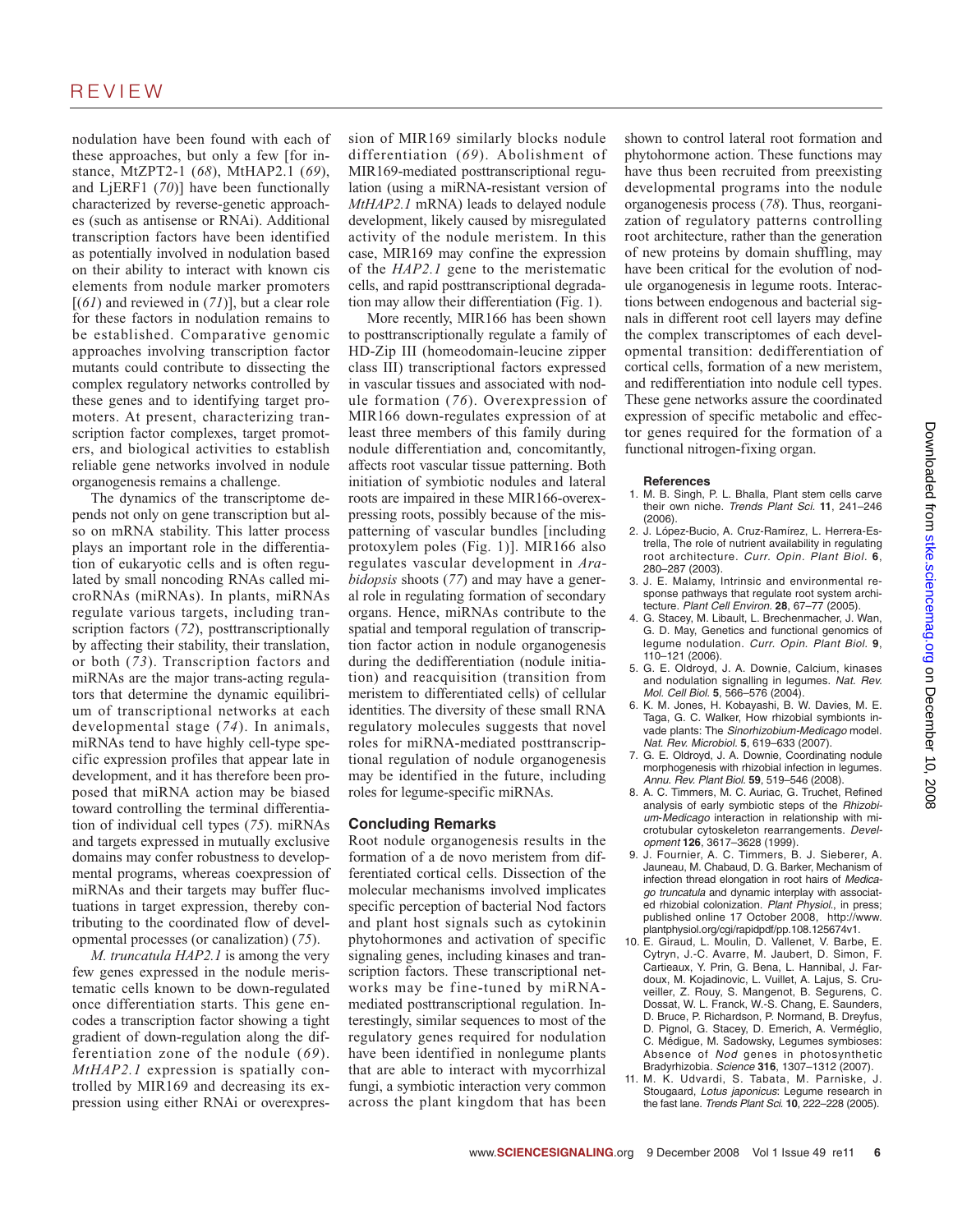- 12. B. Ben Amor, S. L. Shaw, G. E. Oldroyd, F. Maillet, R. V. Penmetsa, D. Cook, S. R. Long, J. Dénarié, C. Gough, The NFP locus of Medicago truncatula controls an early step of Nod factor signal transduction upstream of a rapid calcium flux and root hair deformation. Plant J. **34**, 495–506 (2003).
- 13. E. B. Madsen, L. H. Madsen, S. Radutoiu, M. Olbryt, M. Rakwalska, K. Szczyglowski, S. Sato, T. Kaneko, S. Tabata, N. Sandal, J. Stougaard, A receptor kinase gene of the LysM type is involved in legume perception of rhizobial signals. Nature **425**, 637–640 (2003).
- 14. S. Radutoiu, L. H. Madsen, E. B. Madsen, H. H. Felle, Y. Umehara, M. Gronlund, S. Sato, Y. Nakamura, S. Tabata, N. Sandal, J. Stougaard, Plant recognition of symbiotic bacteria requires two LysM receptor-like kinases. Nature **425**, 585–592 (2003).
- 15. J. F. Arrighi, A. Barre, B. Ben Amor, A. Bersoult, L. C. Soriano, R. Mirabella, F. de Carvalho-Niebel, E. P. Journet, M. Ghérardi, T. Huguet, R. Geurts, J. Dénarié, P. Rougé, C. Gough, The Medicago truncatula lysin motif-receptor-like kinase gene family includes NFP and new noduleexpressed genes. Plant Physiol. **142**, 265–279  $(2006)$
- 16. J. M. Ané, G. B. Kiss, B. K. Riely, R. Varma Penmetsa, G. E. Oldroyd, C. Ayax, J. Levy, F. Debelle, J.-M. Baek, P. Kalo, C. Rosenberg, B. A. Roe, S. R. Long, J. Denarie, D. R. Cook, Medicago truncatula DMI1 required for bacterial and fungal symbioses in legumes. Science **303**, 1364–1367 (2004); published online 12 February 2004 (10.1126/science.1092986).
- 17. H. Imaizumi-Anraku, N. Takeda, M. Charpentier, J. Perry, H. Miwa, Y. Umehara, H. Kouchi, Y. Murakami, L. Mulder, K. Vickers, J. Pike, J. A. Downie, T. Wang, S. Sato, E. Asamizu, S. Tabata, M. Yoshikawa, Y. Murooka, G. J. Wu, M. Kawaguchi, S. Kawasaki, M. Parniske, M. Hayashi, Plastid proteins crucial for symbiotic fungal and bacterial entry into plant roots. Nature **433**, 527–531 (2005).
- 18. G. Endre, A. Kereszt, Z. Kevei, S. Mihacea, P. Kalo, G. B. Kiss, A receptor kinase gene regulating symbiotic nodule development. Nature **417**, 962–966 (2002).
- 19. S. Stracke, C. Kistner, S. Yoshida, L. Mulder, S. Sato, T. Kaneko, S. Tabata, N. Sandal, J. Stougaard, K. Szczyglowski, M. Parniske, A plant receptor-like kinase required for both bacterial and fungal symbiosis. Nature **417**, 959–962 (2002).
- 20. J. Lévy, C. Bres, R. Geurts, B. Chalhoub, O. Kulikova, G. Duc, E.-P. Journet, J.-M. Ane, E. Lauber, T. Bisseling, J. Dénarié, C. Rosenberg, F. Debellé, A putative Ca<sup>2+</sup> and calmodulin-dependent protein kinase required for bacterial and fungal symbioses. Science **303**, 1361–1364 (2004).
- 21. R. M. Mitra, C. A. Gleason, A. Edwards, J. Hadfield, J. A. Downie, G. E. Oldroyd, S. R. Long, A. Ca, 2+/calmodulin-dependent protein kinase required for symbiotic nodule development: Gene identification by transcript-based cloning. Proc. Natl. Acad. Sci. U.S.A. **101**, 4701–4705 (2004).
- 22. P. Kaló, C. Gleason, A. Edwards, J. Marsh, R. M. Mitra, S. Hirsch, J. Jakab, S. Sims, S. R. Long, J. Rogers, G. B. Kiss, J. A. Downie, G. E. D. Oldroyd, Nodulation signaling in legumes requires NSP2, a member of the GRAS family of transcriptional regulators. Science **308**, 1786–1789 (2005).
- 23. B. Oláh, C. Brière, G. Bécard, J. Dénarié, C. Gough, Nod factors and a diffusible factor from arbuscular mycorrhizal fungi stimulate lateral root formation in Medicago truncatula via the DMI1/DMI2 signalling pathway. Plant J. **44**, 195–207 (2005).
- 24. C. Kistner, T. Winzer, A. Pitzschke, L. Mulder, S. Sato, T. Kaneko, S. Tabata, N. Sandal, J. Stougaard, K. J. Webb, K. Szczyglowski, M. Parniske, Seven Lotus japonicus genes required for transcriptional reprogramming of the root during fungal and bacterial symbiosis. Plant Cell **17**, 2217–2229 (2005).
- 25. J. J. Esseling, F. G. Lhuissier, A. M. Emons, A nonsymbiotic root hair tip growth phenotype in NORK-mutated legumes: implications for nodulation factor-induced signaling and formation of a multifaceted root hair pocket for bacteria. Plant Cell **16**, 933–944 (2004).
- 26. L. Sanchez, S. Weidmann, C. Arnould, A. R. Bernard, S. Gianinazzi, V. Gianinazzi-Pearson, Pseudomonas fluorescens and Glomus mosseae trigger DMI3-dependent activation of genes related to a signal transduction pathway in roots of Medicago truncatula. Plant Physiol. **139**, 1065–1077 (2005).
- 27. G. Truchet, D. G. Barker, S. Camut, F. De Billy, J. Vasse, T. Huguet, Alfalfa nodulation in the absence of Rhizobium. Mol. Gen. Genet. **219**, 65–68 (1989).
- 28. L. Tirichine, E. K. James, N. Sandal, J. Stougaard, Spontaneous root-nodule formation in the model legume Lotus japonicus: A novel class of mutants nodulates in the absence of rhizobia. Mol. Plant Microbe Interact. **19**, 373–382 (2006).
- 29. L. Tirichine, H. Imaizumi-Anraku, S. Yoshida, Y. Murakami, L. H. Madsen, H. Miwa, T. Nakagawa, N. Sandal, A. S. Albrektsen, M. Kawaguchi, A. Downie, S. Sato, S. Tabata, H. Kouchi, M. Parniske, S. Kawasaki, J. Stougaard, Deregulation of a Ca2+/calmodulin-dependent kinase leads to spontaneous nodule development. Nature **441**, 1153–1156 (2006).
- 30. C. Gleason, S. Chaudhuri, T. Yang, A. Munoz, B. W. Poovaiah, G. E. Oldroyd, Nodulation independent of rhizobia induced by a calcium-activated kinase lacking autoinhibition. Nature **441**, 1149–1152 (2006).
- 31. L. Tirichine, N. Sandal, L. H. Madsen, S. Radutoiu, A. S. Albrektsen, S. Sato, E. Asamizu, S. Tabata, J. Stougaard, A gain-of-function mutation in a cytokinin receptor triggers spontaneous root nodule organogenesis. Science **315**, 104–107 (2007).
- 32. F. Frugier, S. Kosuta, J. D. Murray, M. Crespi, K. Szczyglowski, Cytokinin: Secret agent of symbiosis. Trends Plant Sci. **13**, 115–120 (2008).
- 33. D. P. Lohar, J. E. Schaff, J. G. Laskey, J. J. Kieber, K. D. Bilyeu, D. M. Bird, Cytokinins play opposite roles in lateral root formation, and nematode and Rhizobial symbioses. Plant J. **38**, 203–214 (2004).
- 34. D. P. Lohar, N. Sharopova, G. Endre, S. Penuela, D. Samac, C. Town, K. A. Silverstein, K. A. VandenBosch, Transcript analysis of early nodulation events in Medicago truncatula. Plant Physiol. 1**40**, 221–234 (2006).
- 35. S. Gonzalez-Rizzo, M. Crespi, F. Frugier, The Medicago truncatula CRE1 cytokinin receptor regulates lateral root development and early symbiotic interaction with Sinorhizobium meliloti. Plant Cell **18**, 2680–2693 (2006).
- 36. J. D. Murray, B. J. Karas, S. Sato, S. Tabata, L. Amyot, K. Szczyglowski, A cytokinin perception mutant colonized by Rhizobium in the absence of nodule organogenesis. Science **315**, 101–104 (2007); published online 16 November 2006 (10.1126/science.1132514).
- 37. R. Aloni, E. Aloni, M. Langhans, C. I. Ullrich, Role of cytokinin and auxin in shaping root architecture: regulating vascular differentiation, lateral root initiation, root apical dominance and root gravitropism. Ann. Bot. (Lond.) **97**, 883–893 (2006).
- 38. G. Caetano-Anollés, P. A. Joshi, P. M. Gresshoff, in New Horizons in Nitrogen Fixation, R. Palacios, J. Mora, W. E. Newton, Eds (Kluwer, Dordrecht, Netherlands 1993), pp. 297–302.
- 39. R. Varma Penmetsa, D. R. Cook, A legume ethylene-insensitive mutant hyperinfected by its rhizobial symbiont. Science **275**, 527–530 (1997).
- 40. R. Varma Penmetsa, P. Uribe, J. Anderson, J. Lichtenzveig, J. C. Gish, Y. W. Nam, E. Engstrom, K. Xu, G.l Sckisel, M. Pereira, J. M. Baek, M. Lopez-Meyer, S. R. Long, M. J. Harrison, K. B. Singh, G. B. Kiss, D. R. Cook, The Medicago truncatula ortholog of Arabidopsis EIN2, sickle, is a negative regulator of symbiotic and pathogenic microbial associations. Plant J. **55**, 580–595 (2008).
- 41. R. V. Penmetsa, J. A. Frugoli, L. S. Smith, S. R. Long, D. R. Cook, Dual genetic pathways controlling nodule number in Medicago truncatula. Plant Physiol. **131**, 998–1008 (2003).
- 42. L. Krusell, L. H. Madsen, S. Sato, G. Aubert, A. Genua, K. Szczyglowski, G. Duc, T. Kaneko, S. Tabata, F. de Bruijn, E. Pajuelo, N. Sandal, J. Stougaard, Shoot control of root development and nodulation is mediated by a receptor-like kinase. Nature **420**, 422–426 (2002).
- 43. R. Nishimura, M. Hayashi, G. J. Wu, H. Kouchi, H. Imaizumi-Anraku, Y. Murakami, S. Kawasaki, S. Akao, M. Ohmori, M. Nagasawa, K. Harada, M. Kawaguchi, HAR1 mediates systemic regulation of symbiotic organ development. Nature **420**, 426–429 (2002).
- 44. I. R. Searle, A. E. Men, T. S. Laniya, D. M. Buzas, I. Iturbe-Ormaetxe, B. J. Carroll, P. M. Gresshoff, Long-distance signaling in nodulation directed by a CLAVATA1-like receptor kinase. Science **299**, 109–112 (2003); published online 31 October 2002 (10.1126/science.1077937).
- 45. M. Ogawa, H. Shinohara, Y. Sakagami, Y. Matsubayashi, Arabidopsis CLV3 peptide directly binds CLV1 ectodomain. Science **319**, 294 (2008).
- 46. G. E. Van Noorden, J. J. Ross, J. B. Reid, B. G. Rolfe, U. Mathesius, Defective long-distance auxin transport regulation in the Medicago truncatula super numeric nodules mutant. Plant Physiol. **140**, 1494–1506 (2006).
- 47. J. Prayitno, B. G. Rolfe, U. Mathesius, The ethylene-insensitive sickle mutant of Medicago truncatula shows altered auxin transport regulation during nodulation. Plant Physiol. **142**, 168–180 (2006).
- 48. A. M. Hirsch, Developmental biology of legume nodulation. New Phytol. **122**, 211–237 (1992).
- 49. A. P. Wasson, F. I. Pellerone, U. Mathesius, Silencing the flavonoid pathway in Medicago truncatula inhibits root nodule formation and prevents auxin transport regulation by rhizobia. Plant Cell **18**, 1617–1629 (2006).
- 50. S. Subramanian, G. Stacey, O. Yu, Endogenous isoflavones are essential for the establishment of symbiosis between soybean and Bradyrhizobium japonicum. Plant J. **48**, 261–273 (2006).
- 51. A. Complainville, M. Crespi, in Advances in Botanical Research, J. A. Callow, Ed. (Elsevier, New York, 2004), vol. 41, pp. 196–243.
- 52. J. Pfluger, P. C. Zambryski, Cell growth: The power of symplastic isolation. Curr. Biol. **11**, R436–R439 (2001).
- 53. A. Complainville, L. Brocard, I. Roberts, E. Dax, N. Sever, N. Sauer, A. Kondorosi, S. Wolf, K. Oparka, M. Crespi, Nodule initiation involves the creation of a new symplasmic field in specific root cells of Medicago species. Plant Cell **15**, 2778–2791 (2003).
- 54. A. Imlau, E. Truernit, N. Sauer, Cell-to-cell and long-distance trafficking of the green fluorescent protein in the phloem and symplastic unloading of the protein into sink tissues. Plant Cell **11**, 309–322 (1999).